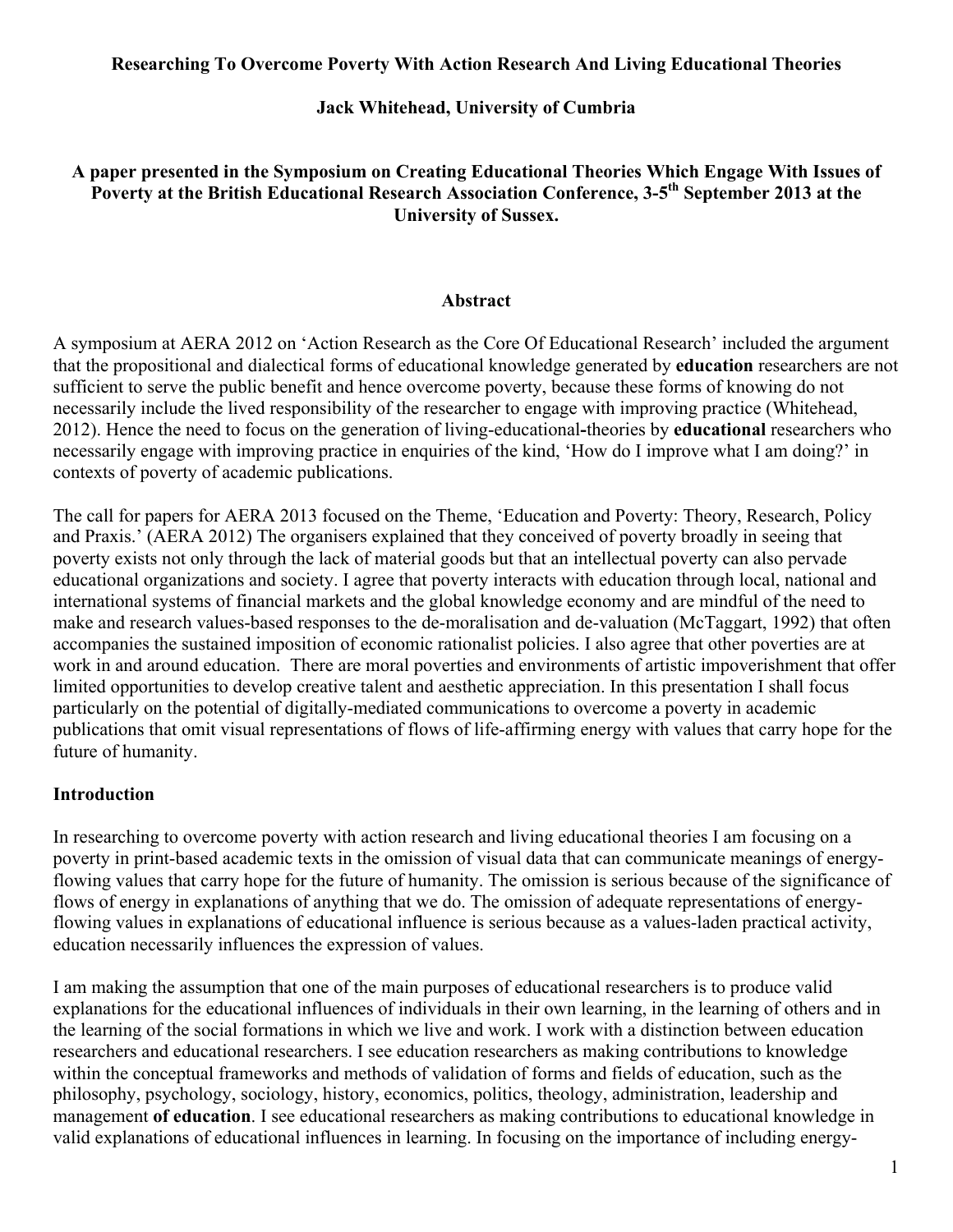flowing values in explanations of educational influence I am agreeing with Vasilyuk (1991) about the problematic nature and lack of clarity about links between energy and value:

Conceptions involving energy are very current in psychology, but they have been very poorly worked out from the methodological standpoint. It is not clear to what extent these conceptions are merely models of our understanding and to what extent they can be given ontological status. Equally problematic are the conceptual links between energy and motivation, energy and meaning, energy and value, although it is obvious that in fact there are certain links: we know how 'energetically' a person can act when positively motivated, we know that the meaningfulness of a project lends additional strength to the people engaged in it, but we have very little idea of how to link up into one whole the physiological theory of activation, the psychology of motivation, and the ideas of energy which have been elaborated mainly in the field of physics. (pp. 63-64)

To show how the poverty in print-based academic texts can be overcome through digital, multi-media narratives that can explain educational influences in learning, I shall first focus on the communication of meanings of energy-flowing values with visual data, using processes of ostensive expressions of meaning, lexical definitions and empathetic resonance. I shall then draw your attention to academic texts that have been legitimated as doctoral theses and masters dissertation where such energy-flowing values have been legitimated as explanatory principles and living standards of judgment. I shall then engage with ideas from East Asian and other Epistemologies to explore their implications for overcoming the poverty in the print-based texts that are grounded in a Western Epistemology (see Whitehead, 2013 for a living logic for educational research).

#### **The communication of meanings of energy-flowing values**

There is a difference between clarifying and communicating lexical definitions of meaning and clarifying and communicating ostensive expressions of meaning using visual data. In lexical definitions words are defined in terms of others words. The concept of punishment for example can be defined lexically as the intentional infliction of pain by someone in authority on someone who has broken a rule. Ostensive expressions of meanings of energy-flowing values require a process of empathetic empathy with what is being express through the visual data. Here are three examples to demonstrate such ostensive expressions of meaning.

The first is from the ending of a class in China with Moira Laidlaw as some 80 students flow past her. As I move the cursor along the 1:03 minute clip I pause at a moment of resonance where I experience Moira expressing her life-affirming energy with a love for what she is doing in her relationships with her students. I have checked this expression of meaning with Moira and she too sees herself expressing this life-affirming energy with love.

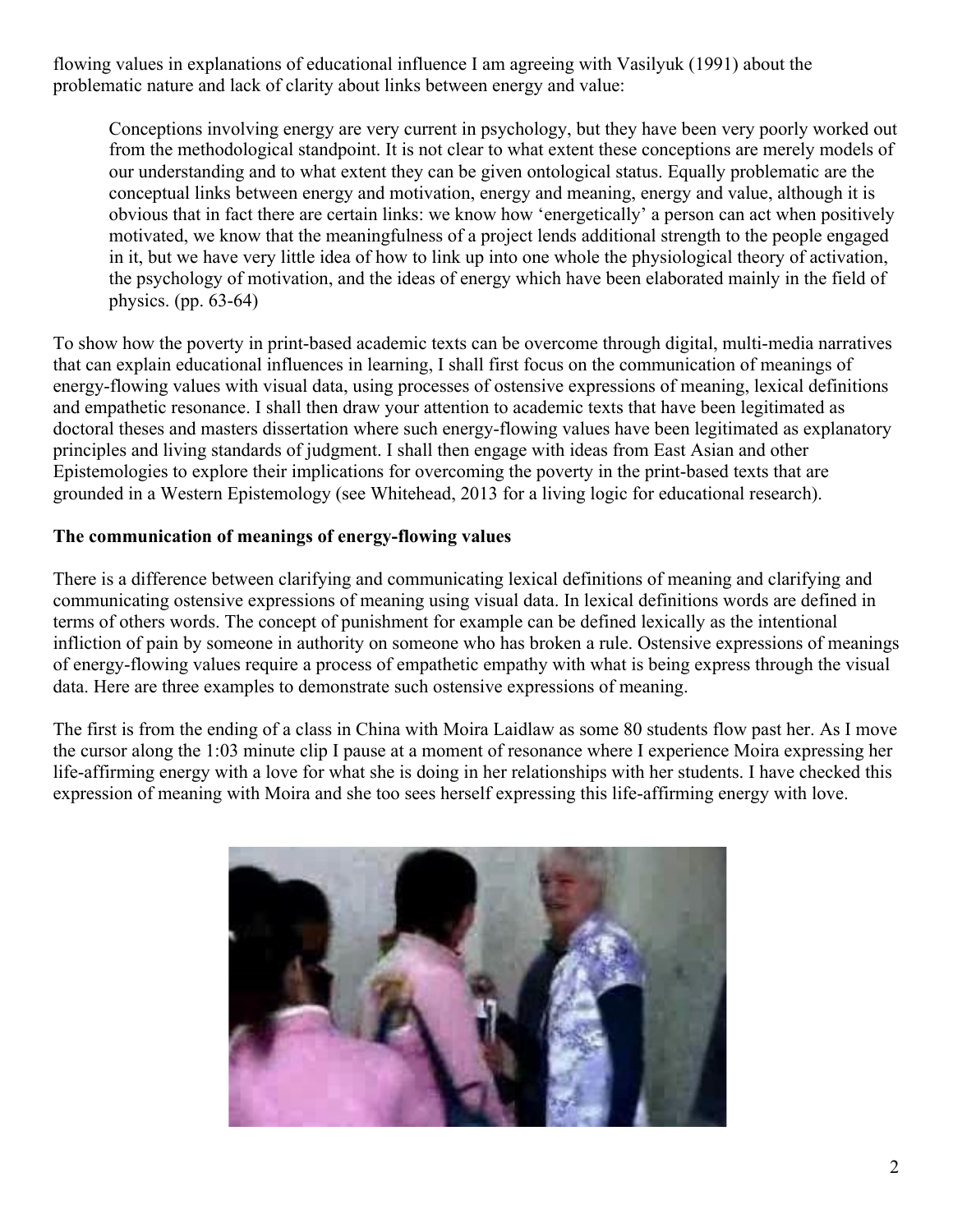The second is from the International Conference of Teacher Research (ICTR) in Montreal in 1999, where Jacqueline Delong is expressing her life-affirming energy in the living boundaries of a culture of inquiry to support teacher-research. Jacqueline explains her educational influence in the learning of others through the energy-flowing value of a culture of inquiry (Delong, 2002).



3:11 minutes - http://www.youtube.com/watch?v=qsECy86hzxA

Towards the end of this video-clip as Delong is describing the 'S.W.A.T.' team response to a request by a teacher for help in developing her action research, Delong expresses her life-affirming energy and the pleasure in loving what she does in education. It is such expressions of energy and value that characterize the explanatory principles in a living-theory approach to enhancing professionalism in education. (Delong & Whitehead, 2007, p. 1)

The third is from a keynote I gave to the International Conference of Teacher Research (ICTR) in New York in 2008 on *Combining Voices In Living-educational-theories That Are Freely Given In Teacher Research* (Whitehead, 2008). I am expressing a rechanneling of my energy-flowing values with anger to love. I shall pause the video of the keynote at the point of empathetic resonance where I am expressing this rechanneling from anger to love.

You can access the presentation at:

http://www.actionresearch.net/writings/jack/jwictr08.pdf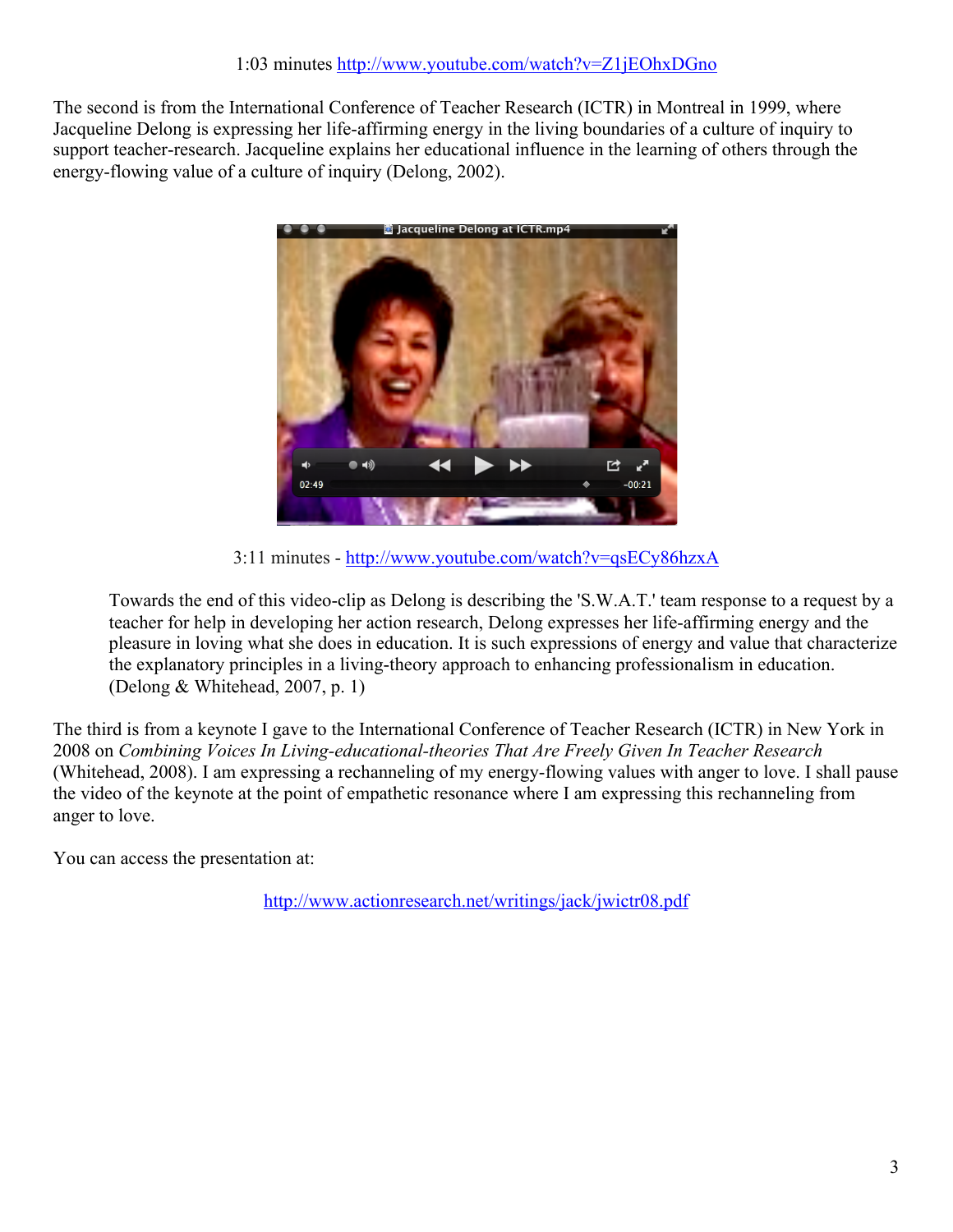

together with the 1:01:15 hour video of the presentation in which I explicitly draw attention to the rechanneling of the anger into the love for what I am doing. The video can be accessed from:

#### **http://www.youtube.com/watch?v=g4kL1Ek6dJk**

The significance of such expressions of meaning of energy-flowing values is that they can be used as both explanatory principles in explanations of educational influence in learning and as living standards of judgment in evaluating the validity and legitimacy of contributions to educational knowledge. In gaining academic credibility for energy-flowing, living standards of judgment in the Academy, living-theory researchers are going beyond criticizing limitations in traditional, print-based texts, in the creation of a new epistemology.

Adler-Collins (2007) and Huxtable (2012) are two researchers whose doctorates have been legitimated as making original contributions to knowledge and whose theses are publicly available on the internet. Their titles include the questions they have answered and I have embolded the points where they focus on energy-flowing values and living standards of judgment. Adler-Collins brings an energy-flowing, living standard of inclusionality into the Academy as an original contribution to educational knowledge:

#### **Developing an inclusional pedagogy of the unique: How do I clarify, live and explain my educational influences in my learning as I pedagogise my healing nurse curriculum in a Japanese University?**

#### **Abstract**

The social context of this thesis is embedded in the processes and reflections experienced during the development, implementation and evaluation of a healing nurse curriculum, using action research enquiry on my teaching practice, in a Japanese rural university in the years 2003-2007. These processes include the evolution of my ontology and the creation of an inclusional pedagogy of the unique with transitional certainty as a living epistemological standard of judgment. **An energy-flowing, living standard of inclusionality** as a space creator for engaged listening and informed learning is offered as an original contribution to knowledge.

Two major strands of enquiry are interwoven and inseparable in this thesis. The first is my life-long self study of my own learning and the values and practices that embrace all the different facets of my life,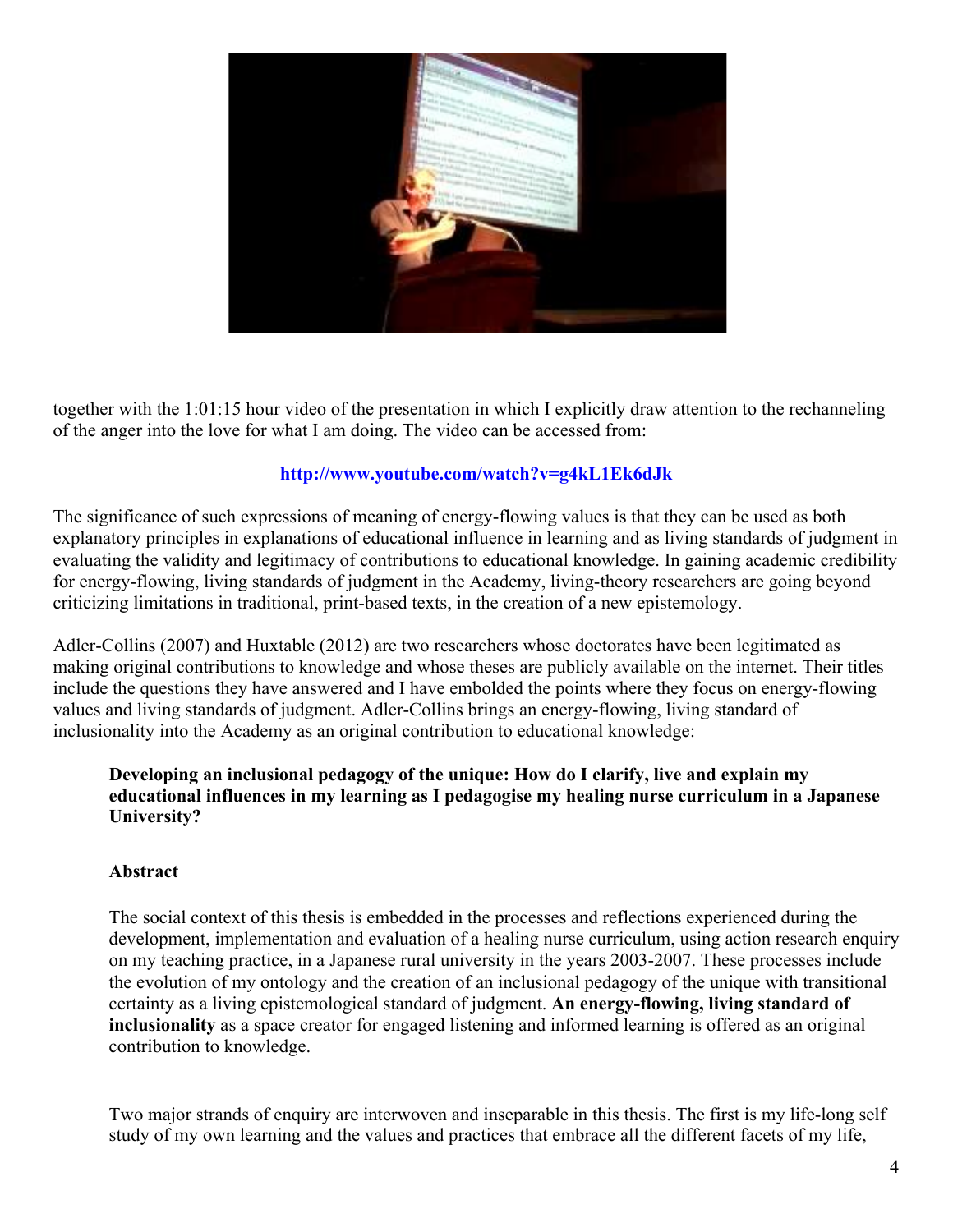including being a nurse, educator, and Buddhist priest. The second extends the first, putting them firmly in the context of a specific time frame, weaving a textual narrative that passes between the different aspects of my multiple selves, building a picture for my readers that is grounded in my actual praxis.

This narrative gives insights to the growth of my educational knowledge as I research the unique position I hold of being the only white, male nurse, foreign educator in a culture that is so completely different from that of my birth and early education. Finally, I use the analysis of the voices of my students' experience of my teaching and curriculum to mirror back to me my own values as they were seen through the eyes of others in their emergence in praxis. Such usage brought about fundamental ontological changes in me and my practices as a teacher.

Huxtable brings the meanings of her energy-flowing values of a loving recognition, respectful connectedness and educational responsibility, and her social values of an inclusive, emancipating and egalitarian society as explanatory principles and living standards of judgment into the Academic in her original contribution to educational knowledge:

# **How do I Evolve Living-Educational-Theory Praxis in Living-boundaries?**

#### **Abstract**

 My educational practice is concerned with enhancing children and young persons' abilities to learn to live a loving, satisfying, productive and worthwhile life, for themselves and others. This thesis offers an original contribution to knowledge as a multimedia narrative. It communicates my ontological values of a loving recognition, respectful connectedness and educational responsibility, and social values of an inclusive, emancipating and egalitarian society. I clarify meanings of my values, as they emerge within living-boundaries through the evolution of my living-theory praxis, to form explanatory principles and **living standards of judgment** in my claim to know my practice.

Working as a senior educational psychologist responsible for implementing policy on high ability learning, I experienced the following concerns: Practice, theory and research often appeared to lose connection with the purpose of education; Theory and practice appeared to be developed independently, and without explanation or evaluation related to values of education; Those involved with education appeared to be in discrete worlds, each vying to exert their hegemony over the totalising development of educational theory, practice and provision. Emerging from my research I offer four original ideas:

1) Living-Educational-Theory praxis, highlighting the fundamental importance of educators creating 'values-based explanation of their educational influences in learning' (Whitehead, 1989a), as they research to develop praxis within living-boundaries.

2) Living-boundaries as co-creative space within which **energy-flowing values** can be clarified and communicated.

3) Inclusive gifted and talented education developed from an educational perspective, which enables each learner to develop and offer talents, expertise and knowledge as life-affirming and life-enhancing gifts. The knowledge is that created of the world, of self, and self in and of the world.

4) Living-Theory TASC, a relationally-dynamic and multidimensional approach to research and developing praxis, which integrates Living-Theory (Whitehead, 1989a) with Thinking Actively in a Social Context (TASC) (Wallace and Adams, 1993).

Huxtable, (2009) provides an illustration of how digital, visual data can used to communicate ostensive expressions of embodied meanings of values such as 'respectful connectedness' and 'loving recognition' in ways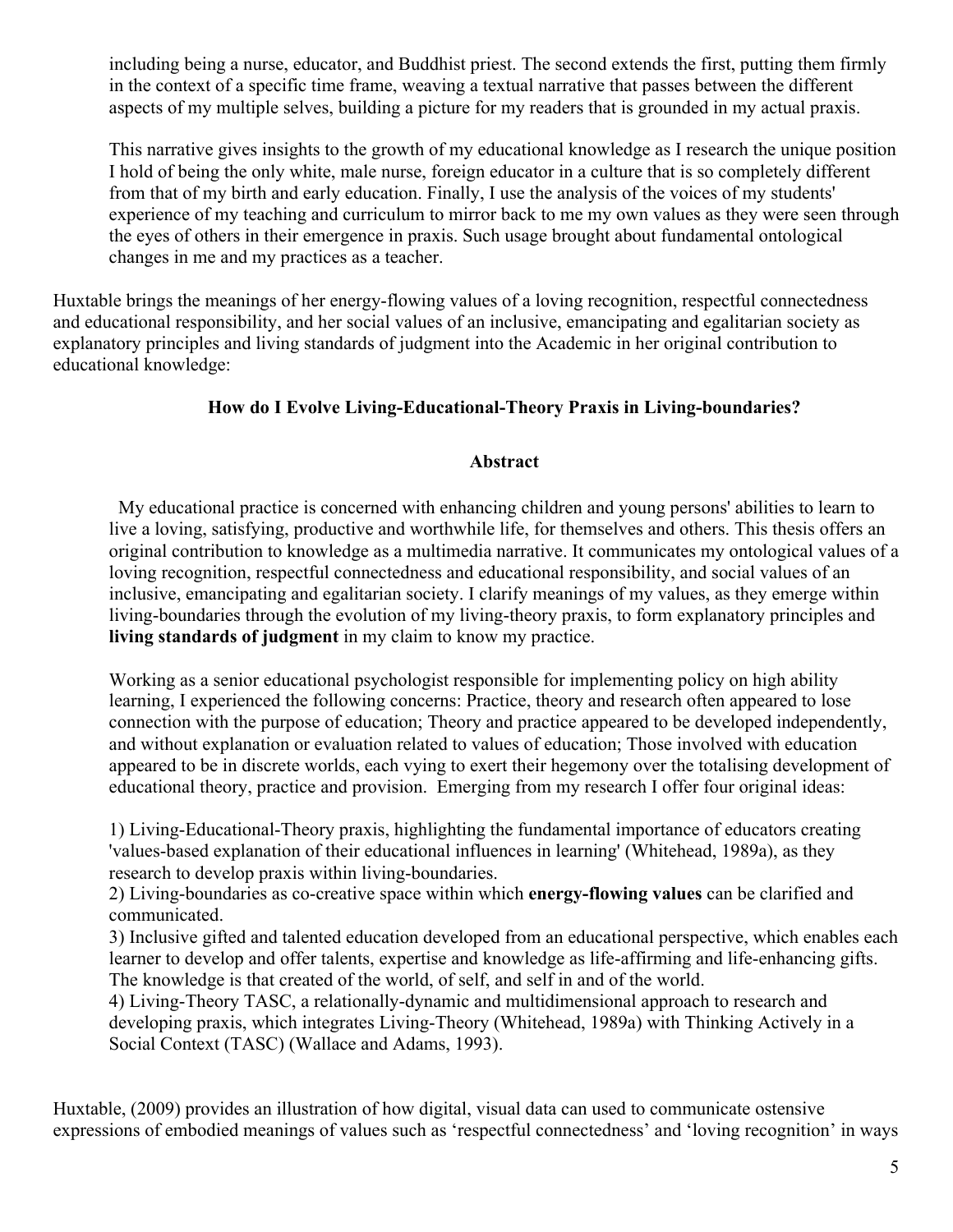that add meaning to those that can be communicated through lexical definitions alone:

The video, for which ethical permissions were sought and given is on http://www.youtube.com/watch?v=7Ck\_ECxcaEc

I have watched this 6-minute video many times and each time there is something special about it, particularly in the relationship between Louise (teacher) and Louis (pupil in the foreground). If, using Jack Whitehead's technique (Whitehead, 2008b), you run the cursor back and forward you may share with me a sense of the flow of a respectful connectedness between them. Each is respectful of the emotional, physical and personal boundaries of each other and the other two children. There is sensitivity between adult and children not to impose but to offer and invite. The space between them changes in a flowing 'dance' as they move – *back* to invite, *in* to engage. Louise's loving recognition of Louis, appreciating and valuing his intense desire to share, to inform, to engage the group and particularly Louise, in creating an understanding. I see her loving recognition of Louis as she enables him to express his educational responsibility towards her in his desire to bring her to a point of understanding that satisfies her. In that, Louise is expressing her educational responsibility towards Louis.

Huxtable, (2013a) has also explored the implications of asking, researching and answering her question, 'How do I improve what I am doing with a living theory praxis in engaging with issues of poverty?', and the development of inclusive educational theory practice and provision from an educational perspective (Huxtable, 2013b)

# **Overcoming the poverty of Western Epistemologies with their print-based communications with ideas from East Asian Epistemologies.**

Inoue (2012) has argued persuasively that East Asian Epistemologies have much to offer Western approaches to knowledge creation and validation. He introduces readers to *Ba, Kizuki, Omoi, Takumi, Kizunu* and *Chi*. With the increasing availability of digitalized visual data we can see ourselves in our practices with a relationally dynamic awareness of space and boundaries. Data expressed in words alone, without the visual, finds it difficult if not impossible to represent flows of life-affirming energy with values that carry hope for the future of humanity. The following contributions described by Inoue from East Asian Epistemologies could help to include space, energy and relational ways of being into our explanations of educational influence.

*Ba* is a Japanese term often used in everyday communication referring to the communicate space for codeveloping a new understanding. *Ba* is co-constructed by the participants in the communicate space with an understanding that it is for engaging in organic dialogues and co-constructing a new understanding (or kizuki) of the targeted issue with others. In Japanese contexts, practice improvement and collaborations are often done by assuming such opportunities as *ba* (Nonaka and Takeuchi, 1995). (p. 92)

*Kizuki* is a path to embrace mindfulness in our lives. In every moment of your life, you can find ample opportunities for developing new *kizuki*. This happens whether or not you belong to Japanese culture. If it happens, you come to see the world with a new perspective from your experiences and your personal theories are newly developed and improved. *Kizuki* brings a death to the old worldview, and generates a new perspective in your mind.

The direct translation of *omoi* is thinking, but thinking itself does not capture the depth of this concept. *Omoi* is an integrate form of feeling, thinking, and passion developed by going through challenges and collective experiences that create jikkan or a gut feeling. *Omoi* defines who you are and what you are up to, and being in touch with your *omoi* helps you to be true to yourself. (20)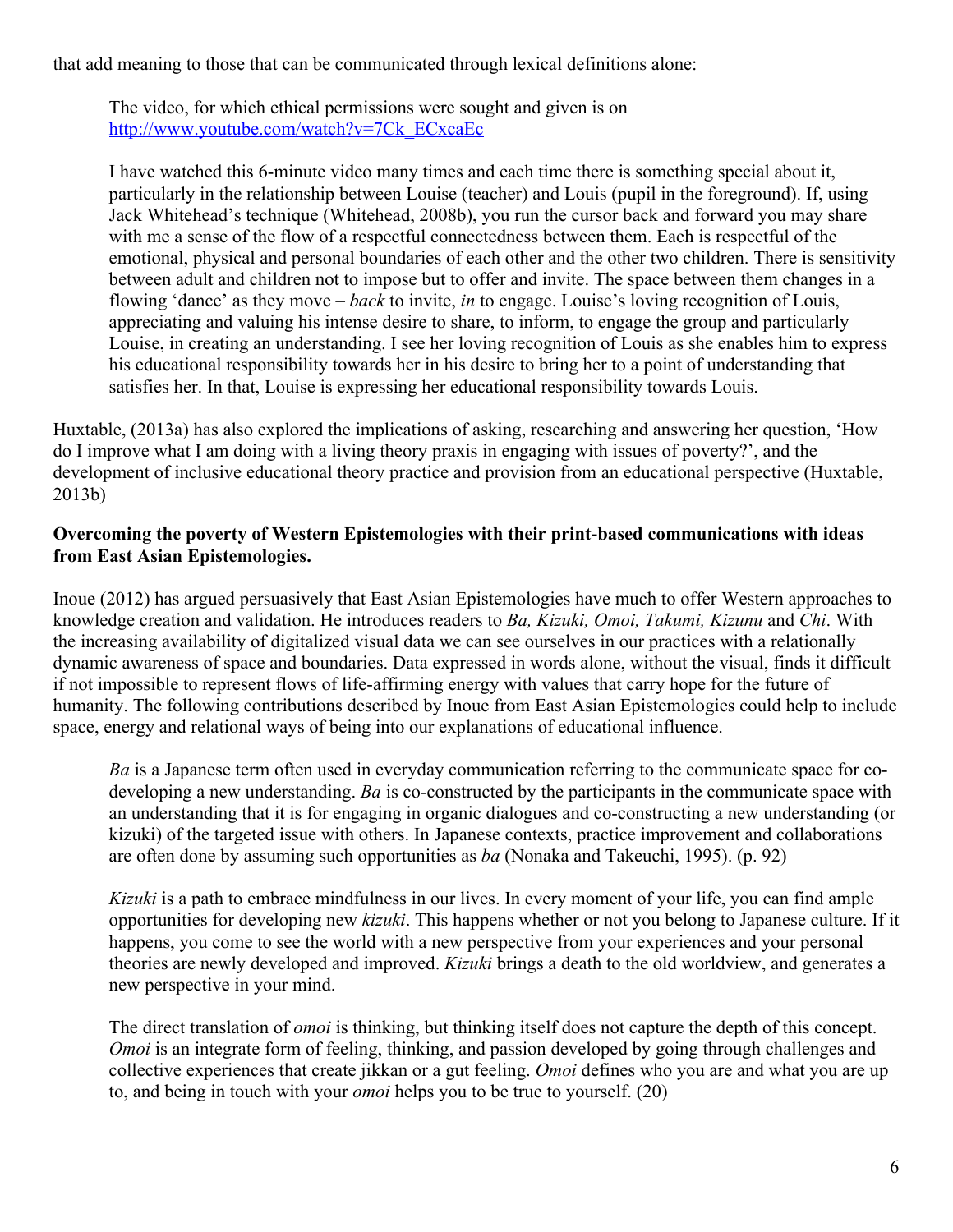The direct translation of *takumi* is skill, but just like many Japanese terms that I introduce, the direct translation does not capture the depth of what this term implies for us.

We could say that educational practices require not only explicit technical skills to teach but also wisdom and insight on the students' development, on social dynamics and on capturing the right moments. These are not necessarily clearly describable in teachers' manuals or standards but are often shared by experienced educators in informal dialogues or in actual school situations. And one thing that is unique about educational practices is that this also applied to students' learning. As an educator your role involves not only developing your own *takumi* as an educator but also helping students develop academic knowledge and skills in the ways that lead them toward acquisitions of *takumi* in the subject area you are teaching. (57)

*Kizuna* means an enduring bond between people. *Kizuna* is created among people when they share the same experiences in the long run and go through important challenges in life together. It is more than just a friendship or an alliance between people. It is a stronger bond that often lasts one's lifetime and cannot be easily wiped away from one's memory. When *kizuna* is built with others, you open up yourself beyond a socially acceptable persona and expose your weakness, drawbacks, problems and dilemmas. Once *kizuna* is created, you have a strong sense that you really know the person and become firmly connected with that person (Nakayama, 1993).

*Chi* (or *qi*), is a word that refers to the energy that sustains your life or the life force that motivates you to act in the world. This concept is shared in many Asian cultures and has slightly different names such as *ki*  (Japanese), *gi* (Korean) and *khi* (Vietnamese). *Chi* is believed (p. 135) to have originated in the nature world, and any living being contains some *chi* as it takes in foods, water, and air that exists in nature. *Chi*  flows within our bodies and throughout the universe. We can stay physically and mentally healthy when our body has a good flow of chi connected to the world. Consequently, *chi* plays a central concept in the practices of Chinese medicine, acupuncture, martial arts, Feung Sui, and other traditional practices in East Asian cultures. In fact, the Japanese word for motivation is *yaru ki* for which the literal translation is *chi* for action (i.e., yaru means to act, and ki means *chi*). The assumed role of *chi* in motivation is built into the cultural epistemology in terms of its use in everyday communication.

The idea of Chi in particular as an energy that sustains life and motivates individuals to act in the world in consistent with the ostensive expressions of meaning of a life-affirming energy with values that carry hope for the future of humanity. The ideas from the East Asian Epistemology outlined by Inoue stress the importance of the relational dynamics within which individuals live, work and research. I am suggesting, with evidence from the living theory doctorates available from http://www.actionresearch.net/living/living.shtml , that the use of multi-media narratives that include such video-clips as the three above, for communicating meanings of energyflowing values, do much to overcome the present poverty in academic texts of educational research that are restricted to print-based communications.

# **References**

AERA (2012) The Theme for AERA 2013. Retrieved 5 August 2013 from http://www.aera.net/Portals/38/docs/Annual\_Meeting/2013%20Annual%20Meeting/Conference%20Theme%20 2013.pdf

Adler-Collins, J. (2007) Developing an inclusional pedagogy of the unique: How do I clarify, live and explain my educational influences in my learning as I pedagogise my healing nurse curriculum in a Japanese University? Ph.D. Thesis, University of Bath. Retrieved 5 August 2013 from http://www.actionresearch.net/living/jekan.shtml